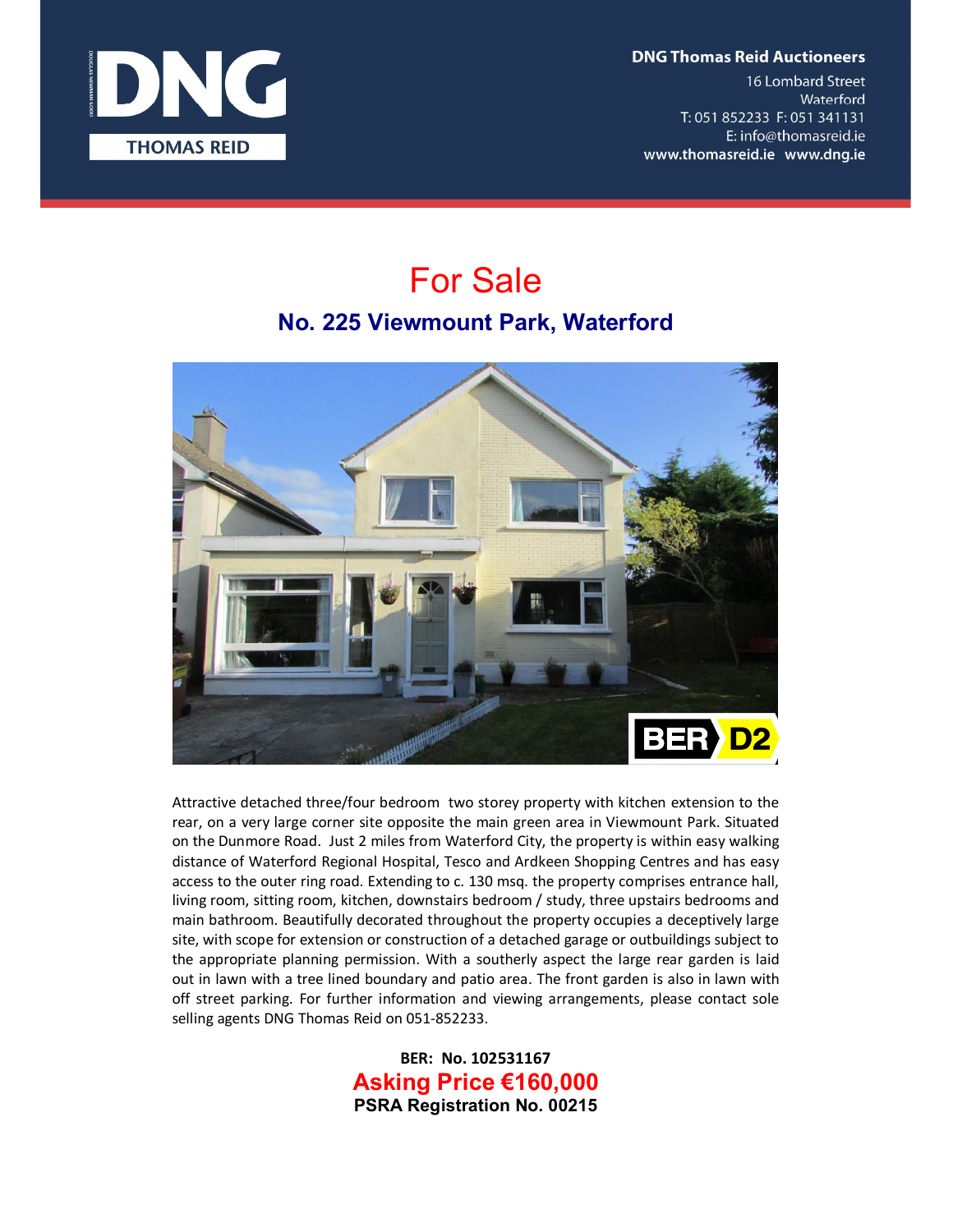## **Accommodation**

| <b>Entrance Hall</b> |  |
|----------------------|--|

Laminate wood floor. Curtains to window

| <b>Living Room</b><br>surround. Curtains to window. TV point.                     |                                                                                                                             | Laminate wood flooring. Cast iron fireplace with open fire and wooden                                                                                    | $5.10 \times 3.40$ |
|-----------------------------------------------------------------------------------|-----------------------------------------------------------------------------------------------------------------------------|----------------------------------------------------------------------------------------------------------------------------------------------------------|--------------------|
| <b>Sitting Room</b><br>and doors                                                  |                                                                                                                             | Laminate wood flooring. Sliding patio door to rear garden. Curtains to window                                                                            | $6.07 \times 3.43$ |
| <b>Kitchen</b><br>Blinds to window. Side entrance.                                |                                                                                                                             | Tiled flooring. Tiled splash back. Ground and eyelevel shaker style fitted units<br>in beech. Breakfast bar. Plumbed for washing machine and dishwasher. | $5.93 \times 2.17$ |
| <b>Study/Bedroom 4</b>                                                            |                                                                                                                             | Laminate wood flooring. Curtains to window. Painted wood panelling ceiling.                                                                              | 2.33 x5.05         |
| <b>Stairs and Landing</b><br>Carpet flooring                                      |                                                                                                                             |                                                                                                                                                          |                    |
| <b>Bedroom 1</b><br>Painted wooden flooring. Fitted wardrobes. Curtains to window |                                                                                                                             | $3.26 \times 3.40$                                                                                                                                       |                    |
| <b>Bedroom 2</b><br>Wood flooring. Curtains to window                             |                                                                                                                             |                                                                                                                                                          | $3.57 \times 3.04$ |
| <b>Bedroom 3</b><br>Wood flooring. Curtains to window                             |                                                                                                                             |                                                                                                                                                          | $2.42 \times 2.71$ |
| <b>Main Bathroom</b><br>shower over bath.                                         |                                                                                                                             | Tiled floor and walls to ceiling. WC. WHB. Bath with Triton T90xT electric                                                                               | $2.58 \times 1.65$ |
| Garden                                                                            | South facing rear garden in lawn. Large side entrance. Large<br>corner site. Paved patio area. Off street parking to front. |                                                                                                                                                          |                    |
| Heating:<br>BER:                                                                  | Gas fired central heating<br>Rating<br><b>BER No.</b><br>EPI:                                                               | D <sub>2</sub><br>102531167<br>282.9kWh/m2/yr                                                                                                            |                    |

## Viewing by prior appointment with DNG Thomas Reid Auctioneers on 051 852233

**DNG Thomas Reid Auctioneers PRSA License No. 002015**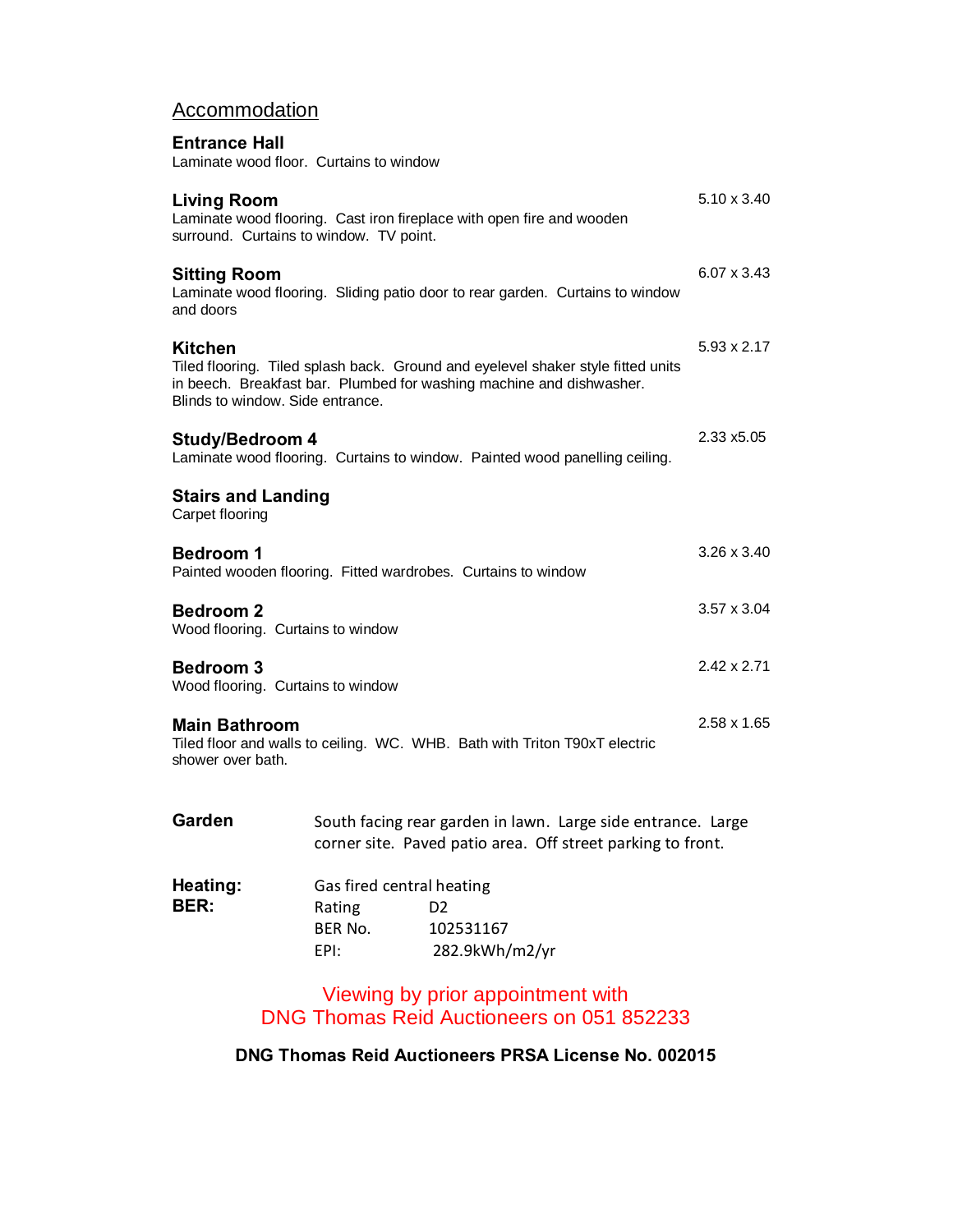